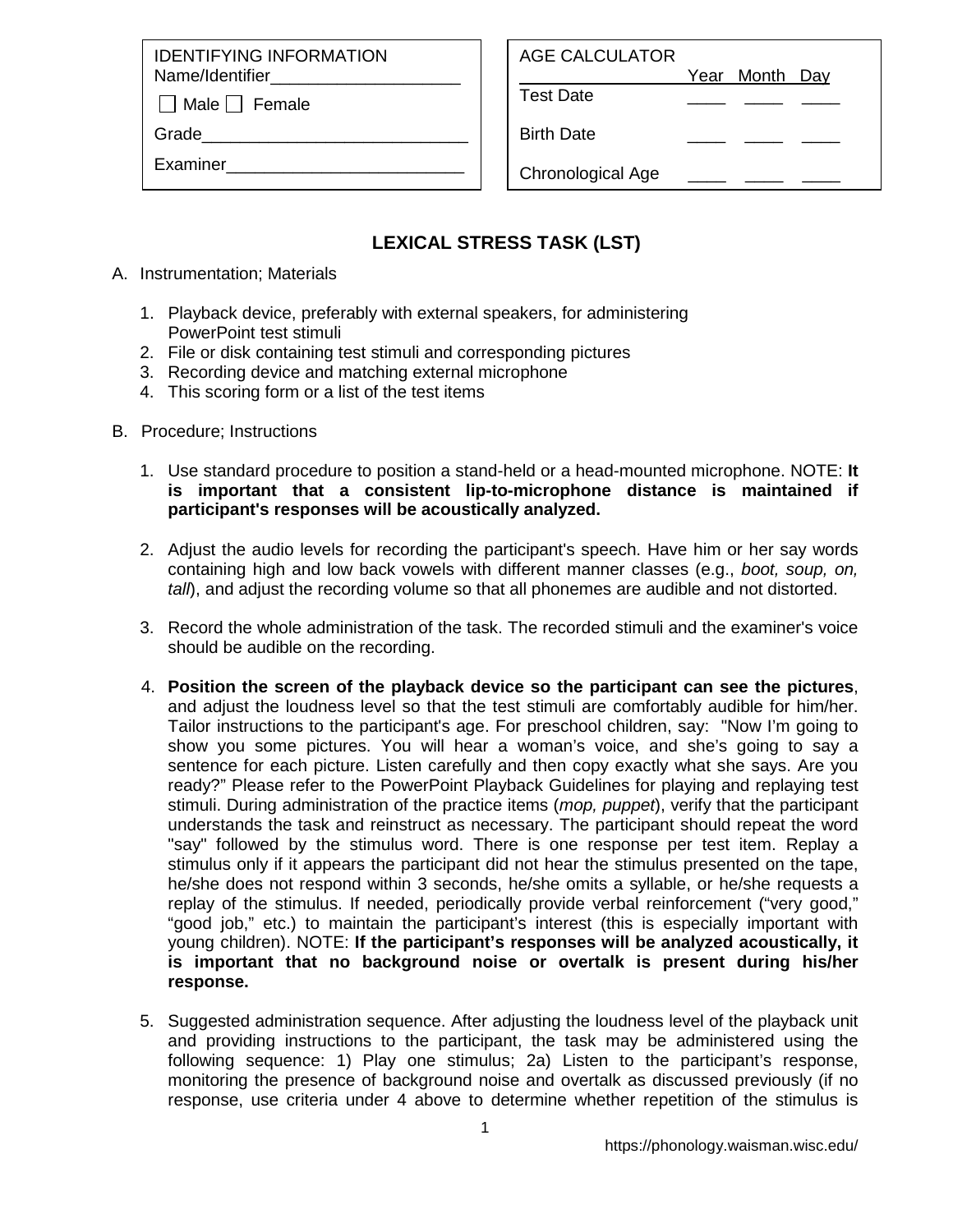warranted); 2b) If necessary, replay the stimulus for the participant; 3) Score the response (or 'NR' for no response), providing verbal reinforcement as necessary; 4) Play the next stimulus word; 5) Continue with this sequence of steps until all stimuli are administered. Because multiple tasks are required during administration of this task, it is important to practice prior to administration in an actual test situation to become comfortable with this procedure. If one step must be sacrificed in order to maximize efficiency and ease of administration, omit the scoring step. Scoring of the participant's responses can be done later from the recording of the session.

6. Scoring. To score each test item, enter a '+' in the response column if the response was correct, a '-' if the response was incorrect, or 'NR' for no response. Responses are correct if they are similar to the stimulus in number of syllables and stress (using volume, duration, and/or pitch as stress markers). Phonemic and/or phonetic similarities (or differences) are ignored when scoring responses. Focus only on the stress pattern of the vowels. If the participant spontaneously produces more than one response (e.g., spontaneously selfcorrects), score the response that most closely resembles the stimulus. Record any comments (e.g., "self-corrected," "scored second response," etc.) in the designated column. Optional: Transcribe and enter into PEPPER. Optional: Complete acoustic analyses.

#### C. Stimuli

In the stimulus column, capitalized syllables receive primary stress; lower case syllables receive secondary stress (i.e., are unstressed). Two-syllable stimulus words that are entirely capitalized are spondees, meaning that both syllables receive stress.

| Item# | <b>Stimulus</b> | Response | Comments |  |
|-------|-----------------|----------|----------|--|
|       | <b>MOP</b>      |          |          |  |
|       | PUPpet          |          |          |  |

### 1. Practice Trials

#### 2. Test Trials

| Item#          | <b>Stimulus</b> | Response | Comments |
|----------------|-----------------|----------|----------|
|                |                 |          |          |
| 1              | <b>AIRPLANE</b> |          |          |
| $\overline{2}$ | aWARD           |          |          |
| 3              | baBOON          |          |          |
| 4              | <b>BASEBALL</b> |          |          |
| 5              | <b>BATHTUB</b>  |          |          |

2

https://phonology.waisman.wisc.edu/